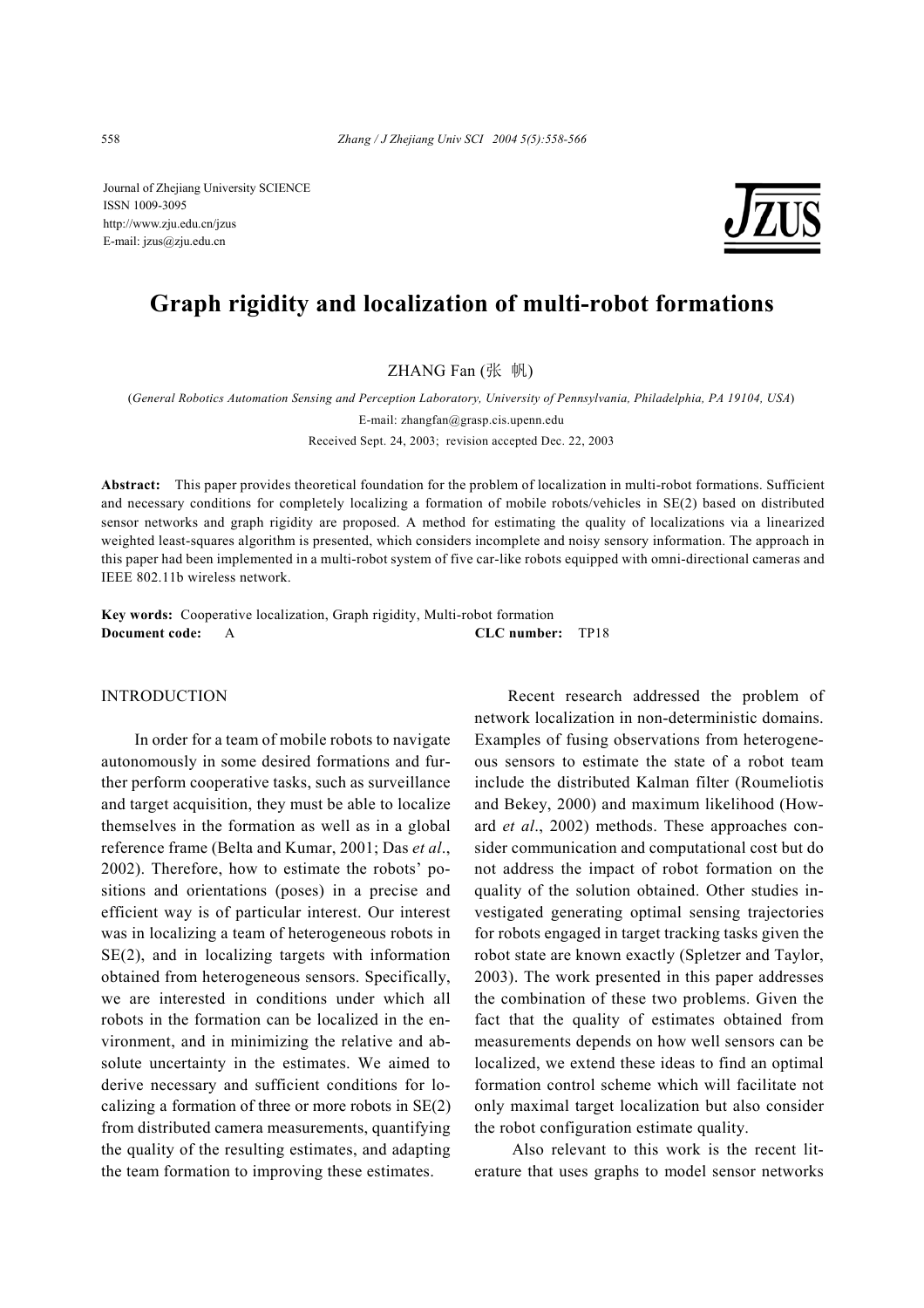and cooperative control schemes (Desai *et al*., 2001; Pappas *et al*., 2001). Results on graph rigidity theory (Laman, 1970; Roth, 1982; Whiteley and Tay, 1985) can be directly applied to multi-robot systems in  $R^2$  (Olfati-Saber and Murray, 2002; Eren *et al*., 2002). However, relatively little attention has been paid on networks with bearing observations, which is particularly important for networks of cameras.

In Section II, the problem will be modeled topologically by using graph theory notations. Then in Section III, four types of sensing constraints are provided and a matrix form representation for those constraints is derived. In Section IV, analytical and computational criteria for localizability of multirobot formations are presented. Then in Section V, we propose a method to compute the quality of coordinates estimations, and Section VI compares different estimation approaches based on this method. Experimental results will be shown in Section VII, and conclusive remarks will be given in Section VIII.

#### MODELING

Consider a planar world,  $W = R^2$ , occupied by a team  $R = \{R_1, R_2, \ldots, R_n\}$  of *n* robots. Assume that all sensory information obtained by each robot can be transformed to a reference frame located at the center of that robot. Thus each robot in *R* can be regarded as a point robot. We define a global reference frame,  $F$ , by forming a virtual robot  $R_0$  with fixed configuration  $q_0 = 0$  in *F* (Fig.1). The confi-





(a) A formation of 2 robots in  $SE(2)$ :  $R_i$  has range measurements about  $R_i$ ;  $R_i$  has absolute measurements about itself and bearing measurements about *Ri*. A body reference frame,  $B_i$ , has been attached to  $R_i$ ; (b) sensing graph

guration of the team *R* in the frame *F* can be denoted by  $\hat{q} = \text{column}\{q_1, q_2, ..., q_n\} \in R^{3n}$ , where  $q_i = (p_i, \theta_i)$  $\in R^3$  is a parameterization of SE(2) with  $p_i=(x_i,$  $(y_i)^T$  and  $\theta_i$  being the estimates of absolute position and orientation of the *i*th robot. Similarly, we also define a body reference frame, *Bj*, which is located at the *j*th robot. The configuration of *R* in the frame *B<sub>j</sub>* is  $\tilde{q} = \text{column}\{q_1^j, q_2^j, ..., q_n^j\}$ , where  $q_i^j = (p_{ii},$  $(\theta_{ji})^{\text{T}}$  with  $\mathbf{p}_{ji} = (x_{ji}, y_{ji})^{\text{T}}$  and  $\theta_{ji}$  being the estimates of relative position and orientation of the *i*th robot about the *j*th robot, and  $q_i^j = 0$ .

The physical configurations of the robots coupled with the characteristics of the hardware and the requirements of the sensing and control algorithms dictate a physical network or a formation of *n* robots in SE(2). This formation can be represented by a directed graph called sensing graph,  $G_s = (V_s, \varepsilon_s, Z, P)$  where  $V_s = R \cup R_0$  is a finite set of vertices. The edge set  $\varepsilon_s \subset V_s \times V_s$  consists of labeled edges that represent the presence of sensor measurements (observations) between robots. In this paper, we consider three types of exteroceptive sensors: range sensor, bearing sensor, and GPS sensor. Thus the measurement set *Z* will contain three types of sensory information: (i) range between two robots,  $\rho_{ij}$ , (ii) bearing of one robot in relation to another,  $\phi_{ij}$ , and (iii) absolute position of a robot in the frame  $F$ ,  $(x_i, y_i)$ , which is physically obtained by GPS sensors. *P* is the set of variances that represent the quality of measurements.

In a sensing graph *G*s, the *j*th vertex has an incoming edge from the *i*th vertex labeled by  $(\rho_{ii}, \phi_{ii})$ whenever robot  $R_i$  can sense robot  $R_j$ . Corresponding to the three types of sensory information shown above, we use (i) a shorthand relative range edge  $(\rho_{ij})$  to denote  $(\rho_{ij}, \text{null})$ , (ii) a relative bearing edge  $(\phi_{ij})$  for (null,  $\phi_{ij}$ ) and (iii) an absolute range-bearing edge  $(\rho_i, \phi_i)$  pointed from  $R_0$  to  $R_i$ respectively. Thus, the uncertainty set *P* consists of variances  $\sigma_{\rho_{\alpha}}^2$ ,  $\sigma_{\phi_{\alpha}}^2$  and covariance matrices  $diag(\sigma_{x_i}^2, \sigma_{y_i}^2)$ .

We also consider a communication network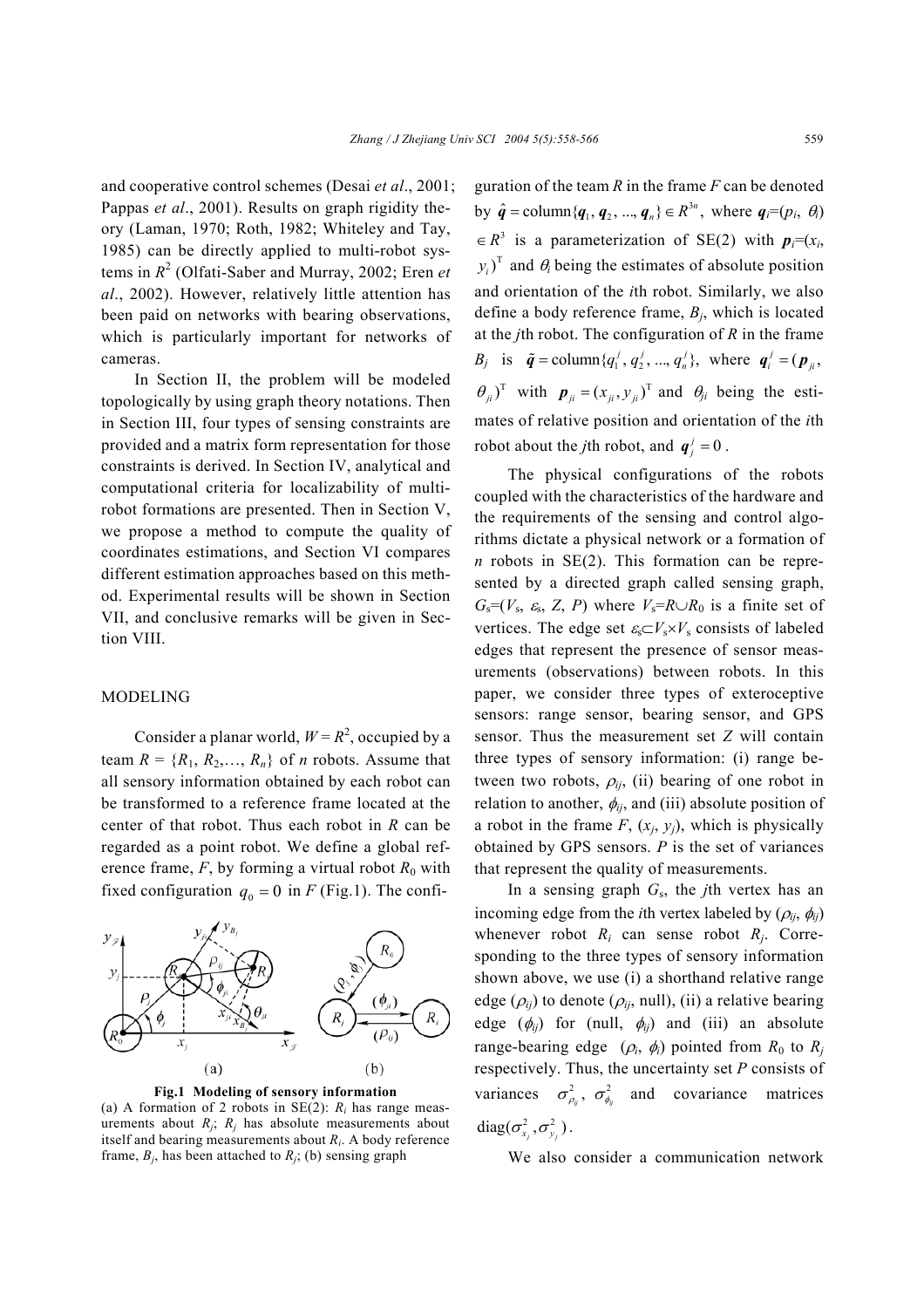associated with the group *R*, which describes the information flow between the robots. The communication network can be denoted by an undirected graph, called communication graph,  $G_c=(R, \varepsilon_c)$ , where the edge set  $\varepsilon_c$  denotes the pairs of robots that can communicate with each other (Throughout this paper, assume that there are omni-directional transmiters and receivers on each robot).

Based on the physical sensing network and communication network, a computational network associated with the group *R* can be designed. This network is represented by a directed graph called formation control graph,  $G_f=(V_f, \varepsilon_f)$ , where  $V_f = V_s \cap$ *R*=*R* and  $\varepsilon_f = \varepsilon_s \Omega \varepsilon_c$ . In this paper, we assume that each robot can listen to every other robot in *R*. Thus  $G_c$  will be a complete graph where  $G_f$  is isomorphic to a subgraph of *G*s, which contains all vertices and edges in  $G_s$  except for  $R_0$  and the edges associated with it. In Section VI, we will show that under a well designed computational network, the configuration of a formation of *n* robots in SE(2) can be completely estimated with comparable quality.

# CONSTRAINT MATRIX

Considering the physical sensor network associated with a formation of *n* robots in a body reference frame  $B_j$ , the sensory information available within the computational network is coupled with the configurations of robots in the formation by various types of sensing equations. Given a set of local (relative) measurements,

$$
z = \{ (\rho_{ij}, \phi_{ij}) | (i, j) \in \{1, 2, ..., n\} \},
$$

we can write sensing equations as follows:

Type 1: 
$$
\rho_{ik} = \sqrt{(\boldsymbol{p}_{ji} - \boldsymbol{p}_{jk})^{\mathrm{T}} (\boldsymbol{p}_{ji} - \boldsymbol{p}_{jk})}
$$
  
Type 2: 
$$
\phi_{ji} = \tan^{-1}(y_{ji}/x_{ji})
$$
  
Type 3: 
$$
\phi_{ik} - \phi_{ki} + \pi = \theta_{ik} = \theta_{jk} - \theta_{ji}
$$
 (1)

Type 4: 
$$
\phi_{ij} - \phi_{ik} = \cos^{-1} \frac{(\boldsymbol{p}_{ji} - \boldsymbol{p}_{jj})^{\mathrm{T}} (\boldsymbol{p}_{ji} - \boldsymbol{p}_{jk})}{\|\boldsymbol{p}_{ji} - \boldsymbol{p}_{jj}\| \cdot \|\boldsymbol{p}_{ji} - \boldsymbol{p}_{jk}\|}
$$

Suppose that robots' configurations in SE(2) are simply maintained and consider the physical sensor network as in quasi-static situations. Then each sensing equation shown above can be regarded as a formation constraint on robots' configurations: Type 1 is a range constraint specifying the relationship between range-type sensory information and positions of two robots in the formation; Type 2 is a bearing constraint relating bearing information with position of each robot in relation to the body reference point,  $R_i$ ; Type 3 and Type 4 constraints state relative orientation and relative bearing information by robots' configurations respectively. Particularly, Type 4 constraints can be regarded as substitution for Type 1 via cosine theory. Differentiating these constraint equations yields

$$
\begin{aligned}\n\left[\mathbf{r}_{1,ik} \quad \mathbf{r}_{2,ik}\right] \left(\begin{array}{c} \dot{\mathbf{p}}_{ji} \\ \dot{\mathbf{p}}_{jk} \end{array}\right] &= \mathbf{0} \\
\left[-\mathcal{Y}_{ji} \middle/ \mathbf{p}_{ji}^{\mathrm{T}} \mathbf{p}_{ji} \quad \mathbf{x}_{ji} \middle/ \mathbf{p}_{ji}^{\mathrm{T}} \mathbf{p}_{ji}\right] \left(\begin{array}{c} \dot{\mathbf{x}}_{ji} \\ \dot{\mathbf{y}}_{ji} \end{array}\right) &= \mathbf{0} \\
\left[-1 \quad 1\right] \left(\begin{array}{c} \dot{\theta}_{ji} \\ \dot{\theta}_{jk} \end{array}\right) &= \mathbf{0} \\
\left[\mathbf{b}_{1, jik} \quad \mathbf{b}_{2, jik} \quad \mathbf{b}_{3, jik}\right] \left(\begin{array}{c} \dot{\mathbf{p}}_{ji} \\ \dot{\mathbf{p}}_{ji} \\ \dot{\mathbf{p}}_{jk} \end{array}\right) &= \mathbf{0}\n\end{aligned}
$$

where

$$
r_{1,ik} = \frac{p_{ji} - p_{jk}}{\sqrt{(p_{ji} - p_{jk})^T (p_{ji} - p_{jk})}}
$$
  
\n
$$
r_{2,ik} = \frac{p_{jk} - p_{ji}}{\sqrt{(p_{ji} - p_{jk})^T (p_{ji} - p_{jk})}}
$$
  
\n
$$
b_{1,jik} = \frac{2[(p_{ji} - p_{jj})^T (p_{ji} - p_{jk})]}{(p_{ji} - p_{jj})^2 (p_{ji} - p_{jk})^2} (2p_{ji} - p_{jj} - p_{jk})
$$
  
\n
$$
-\frac{2[(p_{ji} - p_{jj})^T (p_{ji} - p_{jk})]^2}{(p_{ji} - p_{jj})^4 (p_{ji} - p_{jk})^2} (p_{ji} - p_{jj})
$$
  
\n
$$
-\frac{2[(p_{ji} - p_{jj})^T (p_{ji} - p_{jk})]^2}{(p_{ji} - p_{jj})^2 (p_{ji} - p_{jk})^4} (p_{ji} - p_{jk})
$$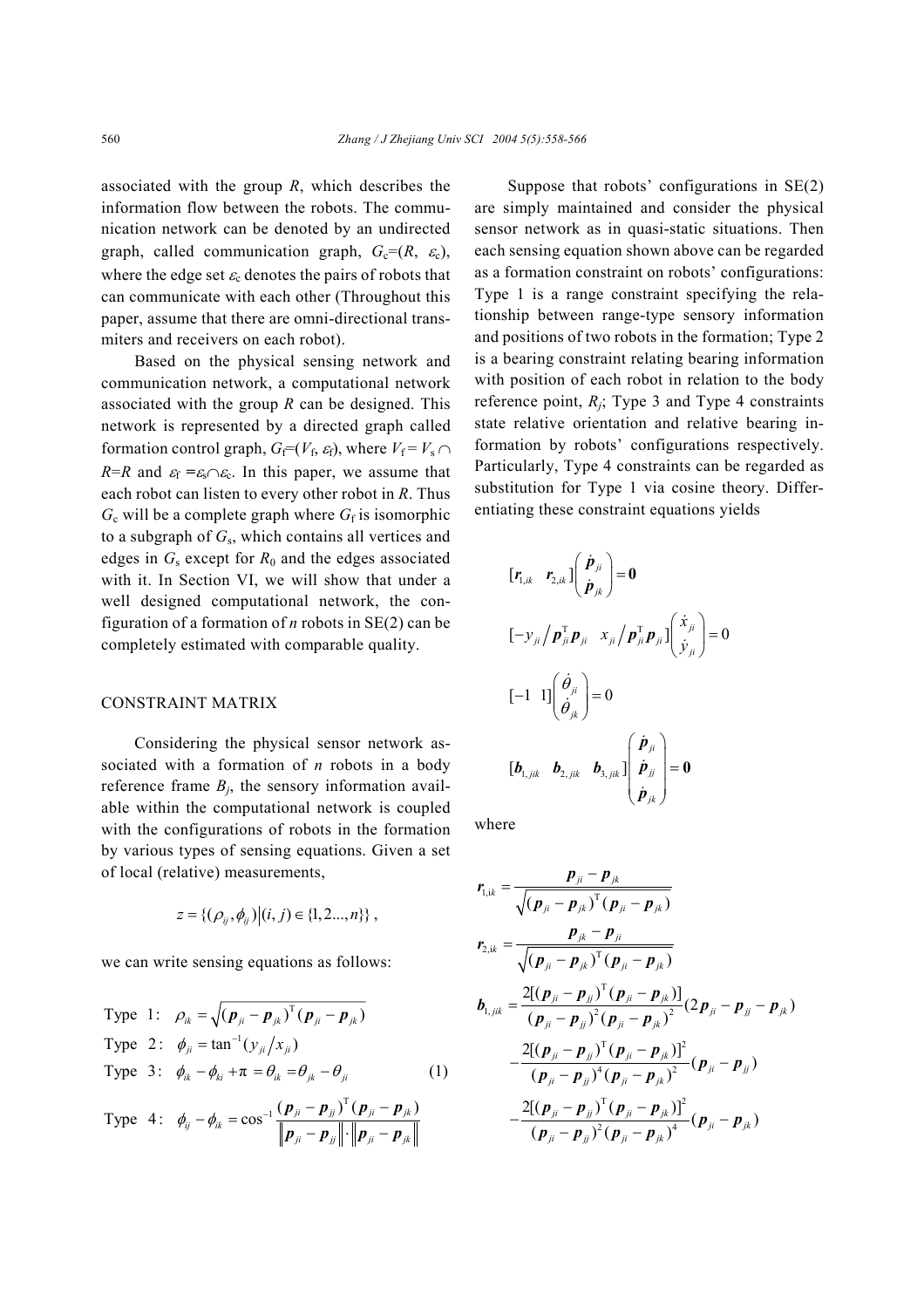$$
b_{2,jik} = \frac{2[(p_{ji} - p_{jj})^{\mathrm{T}}(p_{ji} - p_{jk})]}{(p_{ji} - p_{jj})^2(p_{ji} - p_{jk})^2}(p_{jk} - p_{ji})
$$
  
+ 
$$
\frac{2[(p_{ji} - p_{jj})^{\mathrm{T}}(p_{ji} - p_{jk})]^2}{(p_{ji} - p_{jj})^4(p_{ji} - p_{jk})^2}(p_{ji} - p_{jj})
$$
  

$$
b_{3,jik} = \frac{2[(p_{ji} - p_{jj})^{\mathrm{T}}(p_{ji} - p_{jk})]}{(p_{ji} - p_{jj})^2(p_{ji} - p_{jk})^2}(p_{jj} - p_{ji})
$$
  
+ 
$$
\frac{2[(p_{ji} - p_{jj})^{\mathrm{T}}(p_{ji} - p_{jk})]^2}{(p_{ji} - p_{jj})^2(p_{ji} - p_{jk})^4}(p_{ji} - p_{jk})
$$

Given sensory information on *M* measurements, we can form *m* formation constraints and correspondingly *m* differential equations. By rearranging the first order terms, a matrix form representation can be written as

$$
\boldsymbol{K}_{\mathrm{f}}\left(\tilde{\boldsymbol{q}}\right)\cdot\tilde{\boldsymbol{q}}=0, \quad \tilde{\boldsymbol{q}}=\mathrm{column}\{\boldsymbol{q}_{1}^{j},\boldsymbol{q}_{2}^{j},...,\boldsymbol{q}_{n}^{j}\}
$$
\n
$$
\boldsymbol{K}_{\mathrm{f}}=\begin{bmatrix}\n\cdots & r_{1,ik} & \cdots & r_{2,ik} & \cdots & \cdots & \cdots \\
\cdots & \left(\frac{-\mathbf{y}_{ji}}{\boldsymbol{p}_{ji}^{\mathrm{T}}\boldsymbol{p}_{ji}}, \frac{\mathbf{x}_{ji}}{\boldsymbol{p}_{ji}^{\mathrm{T}}\boldsymbol{p}_{ji}}\right) & \cdots & \cdots & \cdots & \cdots \\
\cdots & \cdots & \cdots & \cdots & \cdots & \cdots \\
\cdots & \cdots & \cdots & \cdots & 1 & \cdots & \cdots \\
\cdots & \boldsymbol{b}_{1, jik} & \cdots & \boldsymbol{b}_{2, jik} & \cdots & \boldsymbol{b}_{3, jik} & \cdots \\
\vdots & \vdots & \vdots & \vdots & \vdots & \vdots\n\end{bmatrix}
$$

where all level dots denotes zeros. The matrix  $K_f$  of dimension *m×*3*n* is called a constraint matrix for a formation of *n* robots in SE(2) in a body reference frame.

# COMPLETELY LOCALIZABLE FORMATION

Naturally, any directed graph with *n*≥2 vertices in 2D space can be viewed as a sensing graph for a formation of  $n$  robots in  $SE(2)$ . By localizing the formation completely, all 3*n* coordinates in the configuration space of team *R* can be estimated algebraically.

**Definition 1** A sensing graph of a formation of *n* robots in SE(2) is said to be rigid if the Euclidean distance (range)  $\rho_{ij}$  and the bearing  $\phi_{ij}$  between each pair of robots are constant along any smooth trajectory the formation may undergo.

**Definition 2** A formation of *n* robots in SE(2) is

said to be completely localizable in a body reference frame if all 3*n* coordinates of those *n* robots can be estimated by relative sensory information and a corresponding set of constraint equations.

**Theorem 1** A sensing graph of a formation of *n* robots in SE(2) is rigid only if

$$
R=3n-2n_{\rm g}-n_{\rm b}-n_{\rm r}\leq 0, (n\geq 2),
$$

where  $n_{\rm g}$ ,  $n_{\rm b}$  and  $n_{\rm r}$  are numbers of measurements obtained by GPS sensors, bearing sensors and range sensors respectively.

**Proof** For two robots in SE(2),  $R_i$  and  $R_i$ , it is easy to verify that sensory information of at least one absolute position measurement  $(x_i, y_j)$  obtained by GPS sensor, one absolute bearing measurement  $\phi_{i0}$ between  $R_j$  and the virtual robot  $R_0$ , two relative bearing ( $\phi_{ij}$  and  $\phi_{ji}$ ) and one relative range measurement  $(\rho_{ij}$  or  $\rho_{ji})$  is necessarily needed to compute the remaining  $3n-n<sub>g</sub>=4$  coordinates in a global reference frame by equations

$$
\theta_j = \phi_{j0} - \phi_j + \pi
$$
  
\n
$$
x_i = x_j + x_{ji} \cos(\theta_j) - y_{ji} \sin(\theta_j)
$$
  
\n
$$
y_i = y_j + x_{ji} \sin(\theta_j) + y_{ji} \cos(\theta_j)
$$
  
\n
$$
\theta_i = \theta_j + \theta_{ji}
$$
\n(2)

where

$$
\phi_j = \tan^{-1}(y_j / x_j)
$$
  
\n
$$
x_{ji} = \rho_{ji} \cos(\phi_{ji})
$$
  
\n
$$
y_{ji} = \rho_{ji} \sin(\phi_{ji})
$$
  
\n
$$
\theta_{ji} = \phi_{ji} - \phi_{ij} + \pi
$$
\n(3)

Hence the previous theorem holds for two robots in SE(2). Now adding a third robot  $R_k$  into the scenario, additional sensory information of three relative measurements (e.g.  $\rho_{kj}$ ,  $\phi_{kj}$ ,  $\phi_{jk}$ ) or one absolute plus one relative measurement (e.g.  $(x_k, y_k)$ ,  $\phi_{ki}$ ) is necessary to localize  $R_k$  based on previous localization of  $R_i$  and  $R_j$ . The same condition can be used for localization of every robot added into the existing formation. Therefore, Theorem 1 holds for a formation of arbitrary *n* robots in SE(2).

**Theorem 2** Consider a formation of *n* robots in SE(2), whose vertex set  $\{q_1^j, q_2^j, ..., q_n^j\}$  is not con-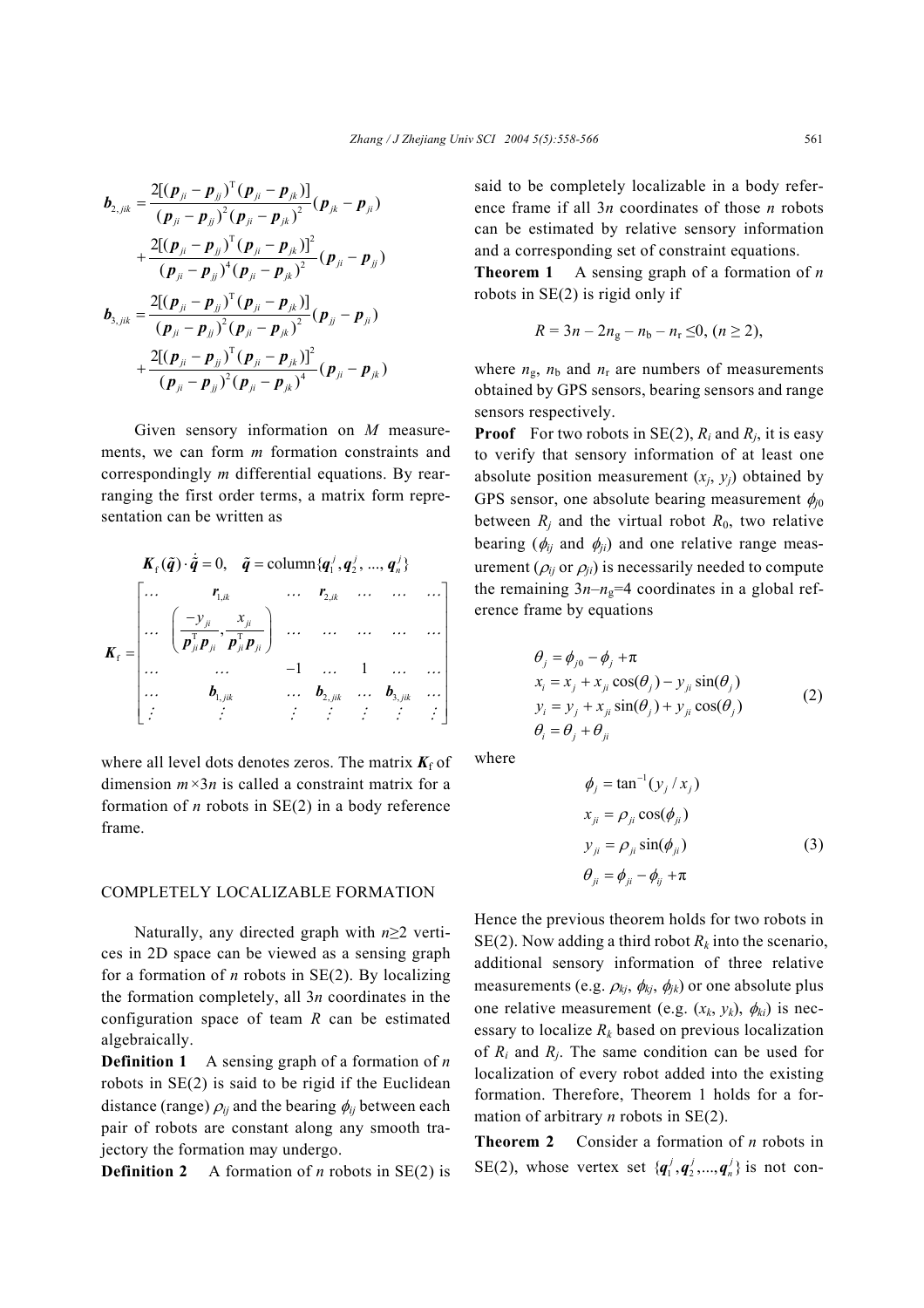tained in any hyperplane within  $R^3$ . Suppose  $\tilde{q} \in R^{3n}$  is a regular point maximizing the rank of  $K_f$ . The formation is completely localizable if and only if its sensing graph is rigid and

$$
rank{Kf(\tilde{q})} = 3n - 3, (n \ge 2).
$$

**Proof** Consider a maintained formation in SE(2) with vertex set  $\tilde{\boldsymbol{q}} = \text{column}\{\boldsymbol{q}_1^j, \boldsymbol{q}_2^j, ..., \boldsymbol{q}_n^j\} \in \mathbb{R}^{3n}$ . The set of points,  $M \in \mathbb{R}^{3n}$ , which are congruent to the formation is a smooth manifold. Suppose the affine span of these vertices is  $R<sup>3</sup>$ , which means that the vertices are not contained in any hyperplane in  $R<sup>3</sup>$ . Then *M* arises from the 1-dimensional manifold of orthogonal transformations and the 2-dimensional manifold of translations in SE(2). The tangent space *T* to *M* at  $\tilde{q}$  with dimension dim(*T*) = dim(*M*) = 3 is a subset of kernel ${K_f}$ . Thus we have

$$
rank{K_f} = dim(\tilde{q}) - nullity(K_f) \leq 3n - dim(T).
$$

At a regular point  $\tilde{q}$  which maximize the rank { $K_f$  }, the tangent space *T* is equal to the nullspace of *M*, which makes dim( $\tilde{q}$ )–nullity( $K_f$ )=3*n*–dim(*T*).

For any formation on *n* robots in SE(2), one can specify no more than 3*n–*3 formation constraints independently to localize those robots in a body reference frame. In addition to the sufficient condition proposed by Theorem 2, we also present necessary conditions for rigid sensing graphs or completely localizable formations in SE(2):

**Condition 1** A minimum number of one Type 1 constraint must be included into which a completely localizable formation in SE(2) is specified.

**Condition 2** A minimum number of one Type 2 constraint must be included into which a completely localizable formation in SE(2) is specified.

**Condition 3** A minimum number of *n*–1 Type 3 constraint must be included into which a completely localizable formation in SE(2) is specified.

**Proof** Consider the localization of robots' positions in a body reference frame. It has been shown in the proof of Theorem 1 that for a formation of two robots in SE(2), at least one relative range measurement ( $\rho_{ij}$  or  $\rho_{ji}$ ), which specifies one Type 1 constraint, must be obtained. In order to use Eq.(2) and Eq.(3) to calculate the position of  $R_i$  in  $R_i$ 's reference frame, a relative bearing measurement (φ*ji*) and a Type 2 constraint, which relates it to the position of *Ri*, must be also specified.

It is well known from the Henneberg construction method that any rigid graph in *d*-dimensional space can be constructed from a simply maintained link by either adding a new vertex with *d* edges to the existing graph, or removing an existing maintenance edge while adding a new vertex with edges to the end vertices of the removed edge and to another *d*–1 vertices in the existing graph. Considering it as a sensing graph of a multi-robot formation, the Henneberg method can be used to construct any localizable (only for positions) formations in  $R^2$  based on the simplest localizable (only for positions) formation built by two robots as above. Therefore, the necessity of one Type 1 constraint and one Type 2 constraint is hereditary for localizing any formation of  $n \ge 2$  robot in SE(2).

For Condition 3, the localization of robots in SE(2) includes the estimations of robots' orientations, which call for Type 3 constraints naturally. Consider the configuration space for relative orientations of *n* robots in a body reference frame  $B_i$ ; it is obvious that the dimension of this configuration space is *n*–1, given that the orientation of the *j*th robot, the origin of  $B_i$ , is fixed to be zero. Hence, only *n*–1 constraints of Type 3 are independent and necessary for estimating all relative orientations of  $n-1$  robots in  $B_i$ . Note that the sensing graph representation for bearing measurements must be a connected graph (Fig.2).



**Fig.2 Bearing sensing graphs for three robots in** SE**(2).** In a rigid bearing sensing graph, (b) can be always transformed trigonometrically into (a) based on available exteroceptive sensory information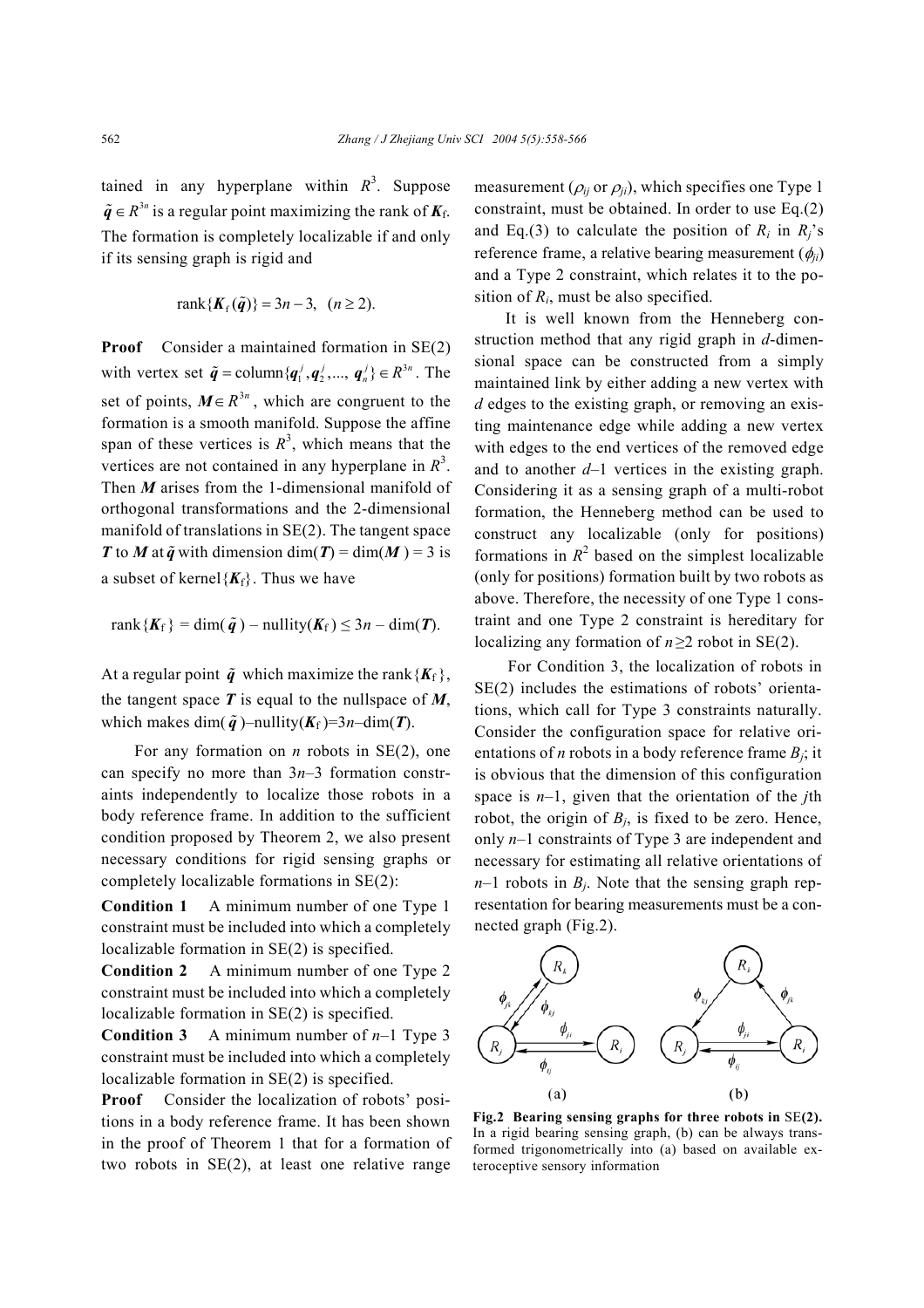For further matters, we know that the relative positions of *n* robots in  $R^2$  can be estimated with local uniqueness in a body reference frame by 2*n*–3 formation constraints of Type 1 (Olfati-Saber and Murray, 2002; Eren *et al*., 2002). Furthermore, a globally unique localization that results in  $R^2$  can be also guaranteed if the sensing graph is 3-connected and redundantly rigid (Eren *et al*., 2004). However, the uniqueness of localizations cannot be preserved in SE(2) but will be up to rotation. As an example, let us consider a group of two robots in SE(2). The position of robot  $R_i$  in  $R_i$ 's reference frame,  $(x_{ii}, y_{ii})$ , cannot be uniquely determined unless a constraint of Type 2, which provides the rotation angle by a relative bearing measurement, is specified.

Within any completely localizable formation, the configurations of  $n$  robots in  $SE(2)$  can be estimated in a body reference frame by a set of constraints which satisfies Theorem 2 and the necessary conditions shown above. Let  $p_j = (x_j, y_j)^T \in R^2$  be the absolute location of the body reference point in relation to a fixed virtual robot in its global reference frame and let *T* be the rotation matrix formed by  $\theta_j = \phi_{j0} - \phi_j + \pi$ , where  $\phi_j = \tan^{-1}(y_j / x_j)$ . Then giving the transformation  $(p_j, T) \in SE(2)$ , the absolute configuration of the formation can be also determined in the global reference frame *F*.

#### ESTIMATION ERRORS

Uncertainty or errors exist in the preceding localization process since there always exists noise within sensory information acquired through the physical network. Considering the uncertainty in the model, we can generalize *m* constraints as

$$
\boldsymbol{H} \cdot \boldsymbol{z} = g(\tilde{\boldsymbol{q}}) + \boldsymbol{L} \cdot \boldsymbol{r}_0, \tag{4}
$$

where *z* is the vector of measurements,  $r_0 \sim N(0, R_0)$ is the vector of measurements' noise (assuming zero-mean independent noise and hence a diagonal covariance matrix  $\mathbf{R}_0$ , g is the set of functions of  $\tilde{\mathbf{q}}$ , *H* denotes linear combinations of measurements while *L* denotes linear combinations of measurements' noises. For Type 3 constraint in Eq.(1), for example, we have

$$
\sigma_{\phi_{ij}}^2+\sigma_{\phi_{ji}}^2=\sigma_{\theta_{ij}}^2\;,
$$

and thus

$$
H = [-1 \ 1]; \quad L = [1 \ 1].
$$

Let  $r=L \cdot r_0$  with  $r \sim N(0, R)$  denoting the vector of combined measurements' noise, where *R* is a covariance matrix. Since  $\Delta r = L \cdot \Delta r_0$ , we can multiply both sides of this equation by their transposes and take the expectation values on both sides, which yields

$$
\boldsymbol{R} = \boldsymbol{L} \boldsymbol{R}_0 \boldsymbol{L}^\mathrm{T}.
$$

**Theorem 3** The total number of constraint equations, *m*, which can be used to estimate the configuration of a formation of *n* robots in SE(2), must satisfy

$$
3n-3\leq m\leq M, \quad (n\geq 2),
$$

where  $M = size(z)$  is the number of measurements.

The left part of inequality can be satisfied by Theorem 2. The right part of inequality is obvious since the row rank of *L* must not exceed its column rank in order to make *R* full-ranked, which is a required condition for weighted least squares (WLS) algorithm we used to solve Eq.(4). Physically Theorem 3 implies that only  $M - (3n-3)$  redundant constraints can be useful for enhancing the quality of estimation in one endeavor. Let *G* be the Jacobian of **g** evaluated at current value of  $\tilde{q}$ . Given that  $q_j^j = 0$  in *B<sub>j</sub>*, *G* has dimension  $m \times (3n-3)$  and can be obtained by deleting the 3 columns corresponding to the *j*th robot coordinates  $q_i^j$  in  $K_f$ . Then a linearized version of the least squares algorithm can be written as

$$
\Delta \tilde{q} = (G^{\mathrm{T}} W G)^{-1} G^{\mathrm{T}} W H \Delta z, \qquad (5)
$$

where  $W = R^{-1}$  is the weight matrix. Now squaring Eq.(5) by multiplying both sides of the equation by their transposes respectively and then taking the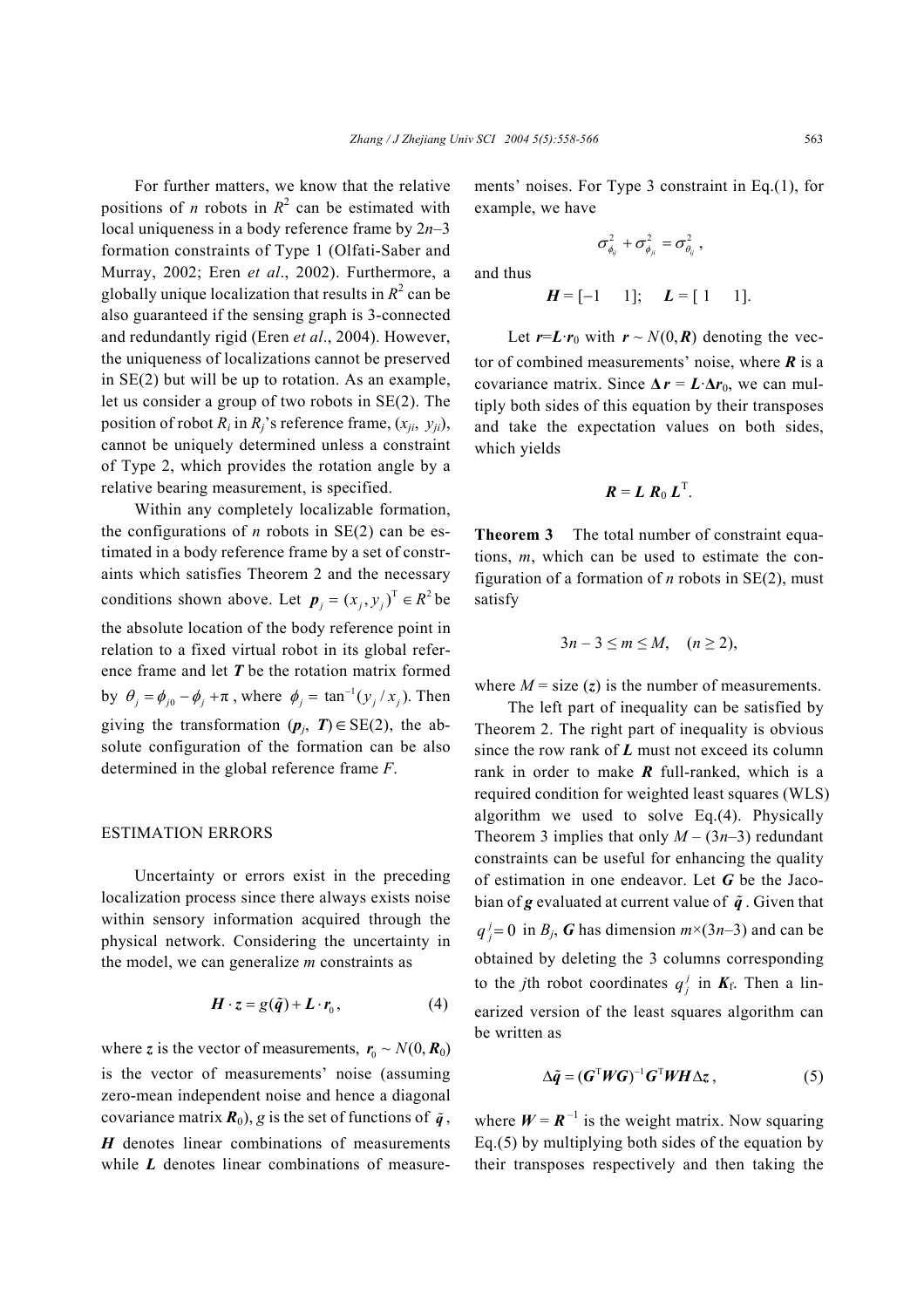expectations on both sides, we can get the covariance matrix *C* for coordinates estimations as

$$
C = (GTWG)-1GTWRWTG(GTWG)-T,
$$
  
or simply  

$$
C = (GTR-1G)-1.
$$
 (6)

# DEPENDENCE ON COMPUTATIONAL NET-**WORK**

Obviously, the quality of estimations, which is given by  $C$ , is affected by the specific set of measurements and corresponding constraint equations we chose to construct the constraint matrix *G*, linear matrix *L* and eventually compute *C*. This provides us a natural strategy for comparing the quality of different approaches of coordinates estimations based on different sets of measurement information.

As an example, let us consider a team of  $n = 3$ robots in SE(2),  $\mathbf{R} = \{R_i, R_j, R_k\}$ . The configuration of the team in  $B_j$  is  $\tilde{q} = \text{column}\lbrace q_i^j, q_j^j, q_k^j \rbrace$ , where  $q_i^j$  = (0,0,0)<sup>T</sup> (Fig.3). The physical conditions are limited such that the total sensory information available in our computational network is



**Fig.3 Modeling of sensory information**

(a) physical network of 3 robots in SE(2): *Ri* has range and bearing measurements about  $R_i$  and  $R_k$ ;  $R_j$  has absolute measurements of itself and bearing measurements of *Ri* and  $R_k$ ;  $R_k$  has range and bearing measurements of  $R_j$ . A body reference frame,  $B_i$ , has been attached to  $R_i$ . (b) sensing graph

$$
z = (\rho_{ij}, \rho_{ik}, \phi_{ij}, \phi_{ik}, \phi_{ji}, \phi_{jk}, \rho_{kj}, \phi_{kj})^{\mathrm{T}}
$$

$$
\boldsymbol{R}_{0} = \mathrm{diag}(\sigma_{\rho_{ij}}^{2}, \sigma_{\rho_{ik}}^{2}, ..., \sigma_{\phi_{kj}}^{2})
$$

Due to the costs of computation and communications within the network, we want to have the least possible amount of sensory information and minimum number of constraints to make the formation completely localizable. From Theorem 2 we see that only 3*n*–3 independent constraints are needed to estimate all 3*n* coordinates successfully. Thus the sensing graph representation for a formation specified by  $3n-3$  independent constraints is called a minimally rigid graph for a team of *n*≥2 robots in SE(2). By this means, two subsets of measurements can be selected to construct a minimum number of 6 formation constraints: (1)  $\rho_{ij}$ ,  $\rho_{ik}$ , ( $\phi_{ij}$ ,  $\phi_{ji}$ ,  $\phi_{ji}$ ,  $\rho_{kj}$ ,  $(\phi_{jk}, \phi_{kj})$  where parentheses mean a couple of measurements used to form one constraint; (2)  $\rho_{ij}$ ,  $\rho_{ik}$ , ( $\phi_{ij}$ ,  $\phi_{ik}$ ), ( $\phi_{ij}$ ,  $\phi_{ji}$ ),  $\phi_{jk}$ , ( $\phi_{jk}$ ,  $\phi_{kj}$ ). The constraint matrix *G* and numerical matrix *L* for those two approaches are

$$
L_{1} = \begin{bmatrix} 1 & 0 & 0 & 0 & 0 & 0 & 0 & 0 \\ 0 & 1 & 0 & 0 & 0 & 0 & 0 & 0 \\ 0 & 0 & 1 & 0 & 1 & 0 & 0 & 0 \\ 0 & 0 & 0 & 0 & 1 & 0 & 0 & 0 \\ 0 & 0 & 0 & 0 & 0 & 0 & 1 & 0 \\ 0 & 0 & 0 & 0 & 0 & 1 & 0 & 1 \end{bmatrix}
$$

$$
L_{2} = \begin{bmatrix} 1 & 0 & 0 & 0 & 0 & 0 & 0 & 0 \\ 0 & 1 & 0 & 0 & 0 & 0 & 0 & 0 \\ 0 & 0 & 1 & 1 & 0 & 0 & 0 & 0 \\ 0 & 0 & 1 & 0 & 1 & 0 & 0 & 0 \\ 0 & 0 & 0 & 0 & 0 & 1 & 0 & 1 \\ 0 & 0 & 0 & 0 & 0 & 1 & 0 & 0 \end{bmatrix}
$$

$$
G_{1} = \begin{bmatrix} r_{1,j} & 0 & 0 & 0 & 0 \\ r_{1,jk} & 0 & r_{2,ki} & 0 \\ 0 & 1 & 0 & 0 & 0 \\ 0 & 0 & 0 & 0 & 1 & 0 \\ 0 & 0 & 0 & 0 & 0 & 1 \end{bmatrix}
$$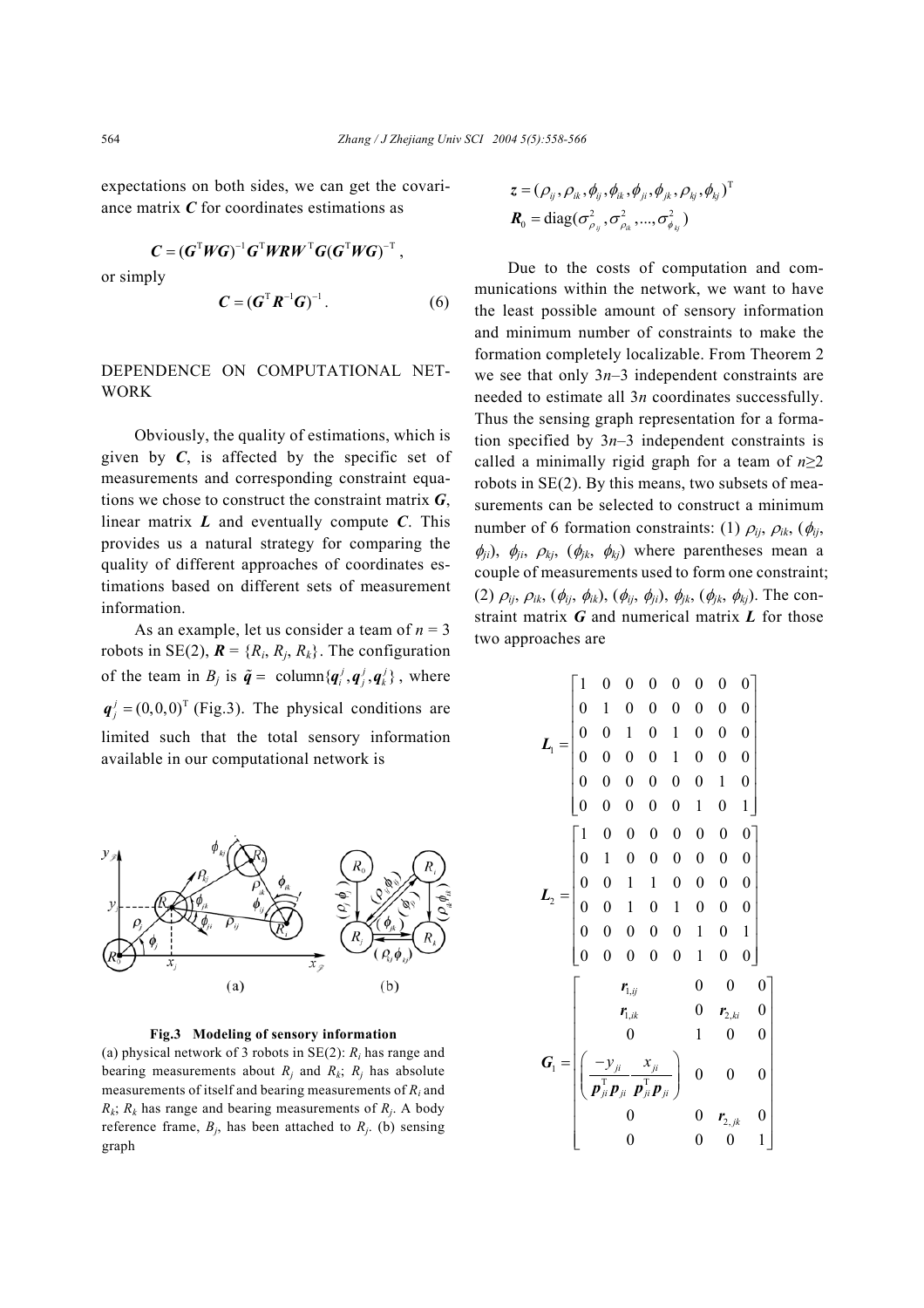$$
G_2 = \begin{bmatrix} r_{1,ij} & 0 & 0 & 0 \\ r_{1,ik} & 0 & r_{2,ki} & 0 \\ b_{1,jik} & 0 & b_{3,jik} & 0 \\ 0 & 1 & 0 & 0 \\ 0 & 0 & \left( \frac{-y_{jk}}{\boldsymbol{p}_{jk}^{\mathrm{T}} \boldsymbol{p}_{jk}} \frac{x_{jk}}{\boldsymbol{p}_{jk}^{\mathrm{T}} \boldsymbol{p}_{jk}} \right) & 0 \\ 0 & 0 & 0 & 1 \end{bmatrix}
$$

Together with  $\mathbf{R}_0$ , two covariance matrices,  $\mathbf{C}_1$  and  $C_2$ , can be established through Eq.(6). Computing and comparing the determinants or traces of  $C_1$  and  $C_2$ , which are proportional to the volume and circumference of the rectangular regions enclosing the covariance ellipsoids, we can find better estimation approach with less uncertainty.

# EXPERIMENTAL RESULTS

To demonstrate the previous strategy, we present some experimental results with a team of five car-like mobile robots equipped with omnidirectional cameras as their only sensor (Fig.4). The communication among the robots relies on IEEE 802.11 networking. In order to facilitate the visual processing, each robot is marked with a different color providing unique sensor identification for each robot. A calibrated overhead camera with an external computer is used to localize the team in the environment. This external computer also collected sensor information broadcasted within the computational network.



**Fig.4 A formation of five car-like robots (left) and a sample image from omni-directional camera (right) Fig.5 Graph of two computational networks** 

A limitation of the omni-directional cameras we used was that their resolution decreases with the distance of the objects. After 1.5 meters, errors within range measurements could not be represented by a normal distribution with zero offset, while the bearing measurements present normal distribution with zero-mean and approximately constant variance whenever a target could be detected. Thus we assume that range data were subject to normally distributed noise with variance proportional to the fourth power of the range for values smaller than 1.5 meters, while bearing readings suffered from normally distributed noise of constant variance. Range values grater than 1.5 meters were ignored.

Consider a formation of five mobile robots in a plane (Fig.4). As constrained by the physical conditions of our sensors and experimental environment, in a snapshot, all sensory information available in the computational network is represented in Fig.5a. Using our Matlab algorithm, a subset of measurements  $[size(z)=21$  in Fig.5a] can be chosen such that the quality of coordinates estimation by those measurements is relatively the highest at the moment.

Table 1 shows how the quality of estimations is governed by different sets of measurement information we used in some typical cases. The first case in Table 1 assumes availability of all sensory information shown in Fig.5a, while Case 6 assumes limited information for only a minimally rigid sensing graph as shown in Fig.5b. Case 2 considers all sensory information in Fig.5a except for  $\phi_{53}$ , which did not contribute to the improvement of esti-



(a) Computational network containing redundant sensory information; (b) computational network containing only necessary sensory information for a minimally rigid formation